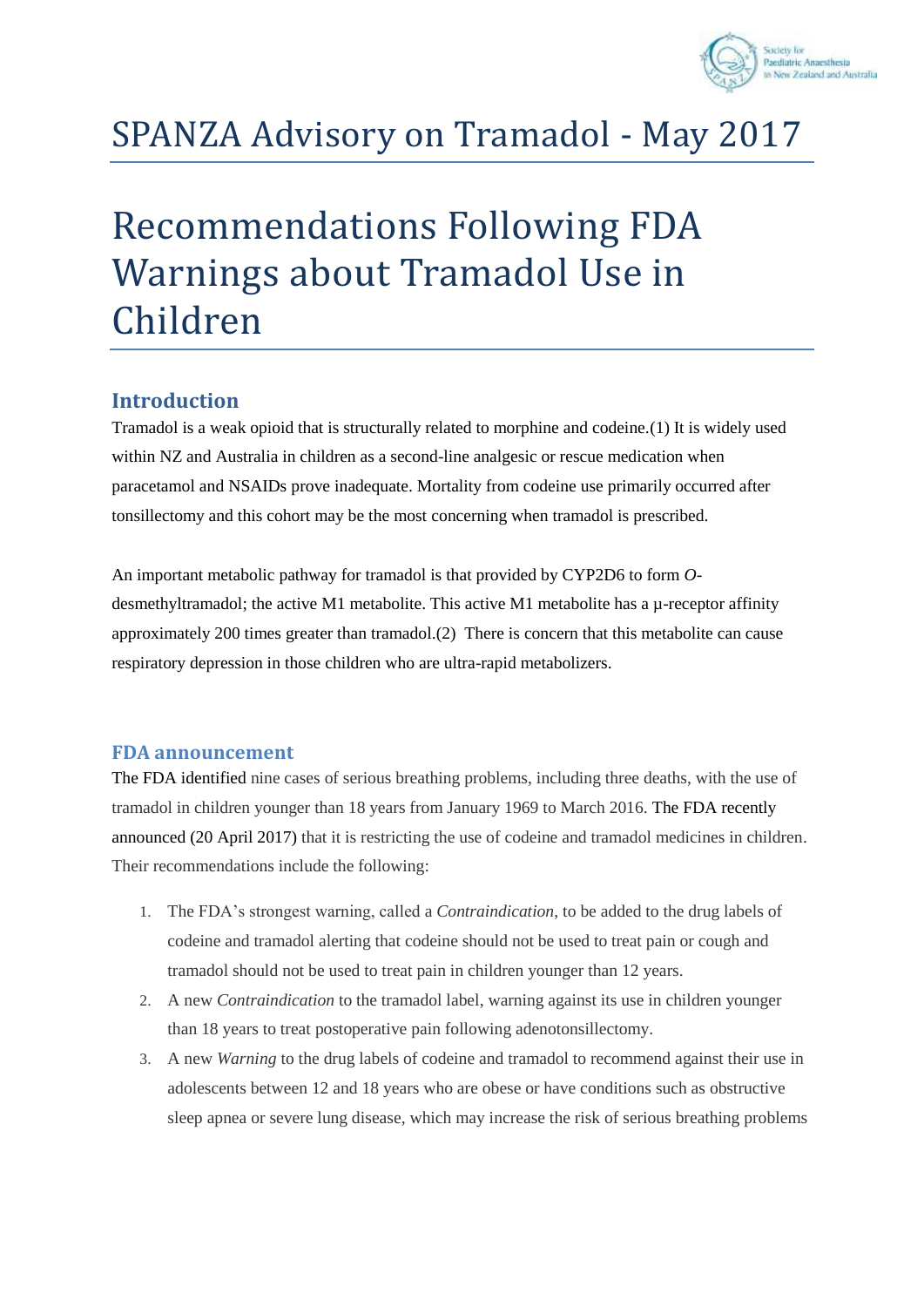

4. A strengthened *Warning* to mothers that breastfeeding is not recommended when taking codeine or tramadol medicines due to the risk of serious adverse reactions in breastfed infants. These can include excess sleepiness, difficulty breastfeeding, or serious breathing problems that could result in death.

(https://www.fda.gov/Drugs/DrugSafety/ucm549679.htm?source=govdelivery&utm\_medium=email &utm\_source=govdelivery)

Such warnings as these issued by the FDA highlight potential dangers in order to protect patients. They can be considered part of the process of drug education. These warnings are "living documents" and will change with new evidence; they are not "coffins" for drugs. Both succinylcholine (3, 4) and droperidol (5, 6) have been part of this process in the past. The use of general anaesthesia in children under the age of 2 years is currently being reviewed.(7)

#### **Tramadol is not codeine**

Tramadol is not quite the same as codeine. Codeine has little analgesic activity and it is its metabolite, morphine that is active and provide analgesia. Morphine is produced through CYP2D6 activity. Both tramadol and its M1 metabolite are active. There is also more than one clearance pathway for the parent drug. Tramadol is extensively metabolized in the liver by O - and N-demethylation and by conjugation reactions to form glucuronides and sulfates. Elimination of tramadol and its metabolites is predominantly through the kidneys.

#### **Tramadol toxicity**

Respiratory depression attributable to tramadol overdose is described and is associated with doses in excess of 7-10 mg/kg in children younger than 6 years, although seizures have been reported after a minimal dose of 4.8 mg/kg.(8-10) However, evidence that polymorphism of CYP2D6 contributes to reported toxicity is lacking. There is a report of one 5 year old child prescribed a single tramadol dose (formulation comprised oral drops containing 100 mg/mL) after adenotonsillectomy. He presented the next morning with opioid intoxication and was resuscitated. Genotyping of CYP2D6 was conducted, and three functional alleles were found that were consistent with ultra-rapid metabolism. Although a single urine sample was taken for metabolite concentration, no plasma samples were available for assay and interpretation is difficult.(11)

The three fatalities reported by the FDA occurred outside the USA in children younger than 6 years. Elevated serum tramadol concentrations were noted in all three, suggesting overdose. The reasons for tramadol use in these children was postoperative pain following tonsillectomy and clubfoot surgery,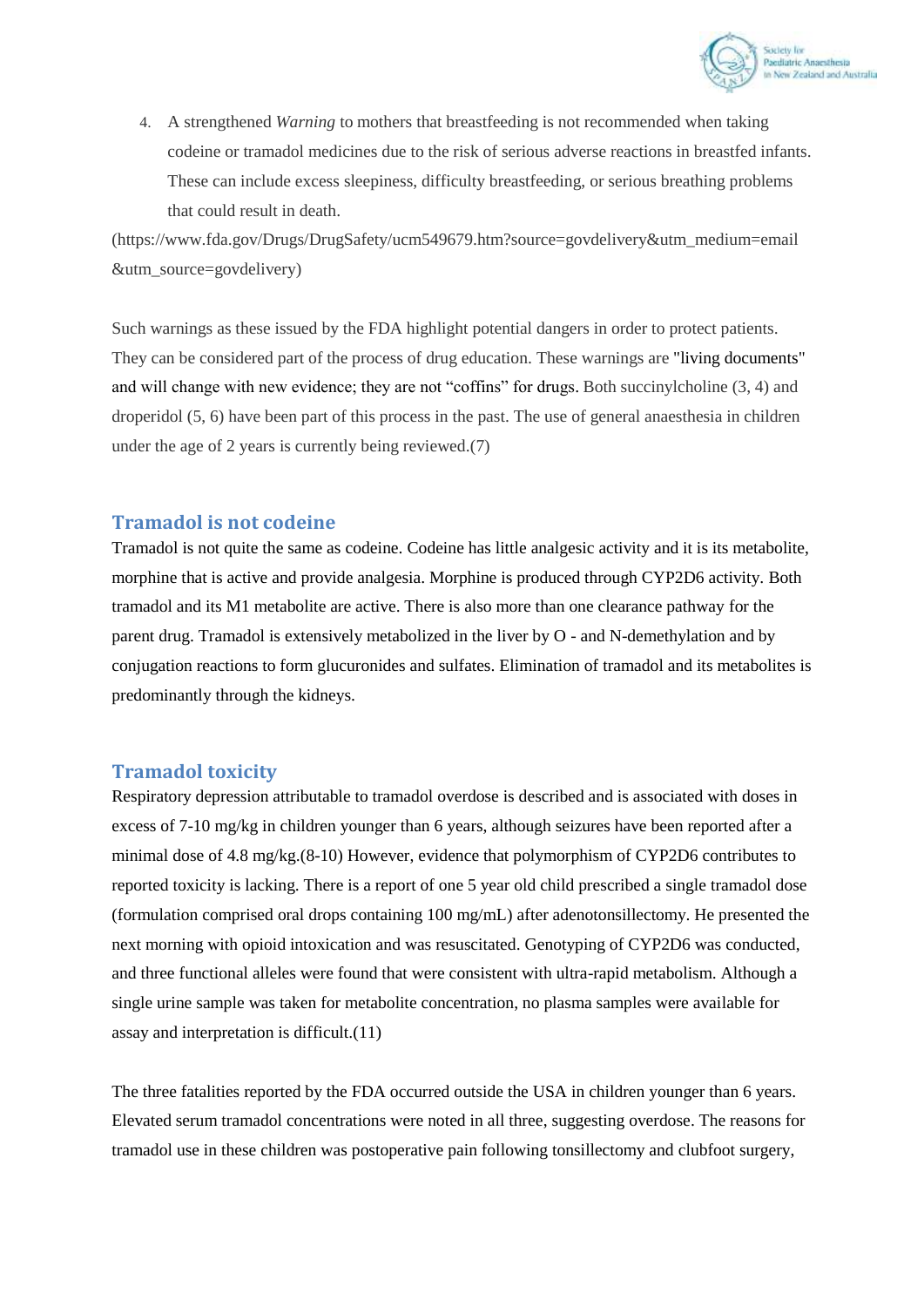

and to manage fever. All three children were administered tramadol oral drops (100 mg/mL). This formulation is no longer available in New Zealand and has been replaced with a more preferable tramadol 10 mg/mL elixir.

There is no question that ultra-metabolisers of tramadol could potentially get into trouble in the following circumstances:

1. Excessive dosing – due to iatrogenic, intentional or inadvertent parental overdose.

2. Children with known respiratory disease have increased opioid sensitivity - of particular concern are those with obstructive sleep apnea secondary to tonsillar hypertrophy or obesity.(12)

## **Tramadol, respiratory depression and other opioids**

There are very limited data on respiratory depression from tramadol in children. Respiratory depression is minimal in children undergoing hernia repair after tramadol 1 mg/kg (13) and was less than after pethidine 1mg/kg. Data comparing tramadol 0.6 mg/kg IV revealed no respiratory depression when compared to pethidine 0.6 mg/kg IVor oxycodone 0.04 mg/kg IV in adults.(14, 15) Tramadol caused less respiratory depression at a dose of 1 mg/kg than 2 mg/kg in adults (13) and children.(14)

## **Recommendations**

- 1. Tramadol can have a useful role as part of a multimodal analgesic regimen for managing acute pain in children.
- 2. Tramadol dose should be limited for acute pain after tonsillectomy (e.g., maximum dose 1 mg/kg 6-8 h, max 400 mg/day). We suggest starting with a lower dose of 2 mg/kg daily in divided doses (e.g., 0.5 mg/kg 6-8 h). Tramadol overdose is a greater danger than CYP variants.
- 3. Children with obstructive sleep apnoea who have undergone tonsillectomy should continue to be monitored in hospital overnight to assess both response and sensitivity to opioids before discharge. While evidence is lacking, it may be prudent to observe any child given opioids during a period of sleep before discharge.
- 4. The use of any opioid in children after day-stay surgery should be done so with caution.